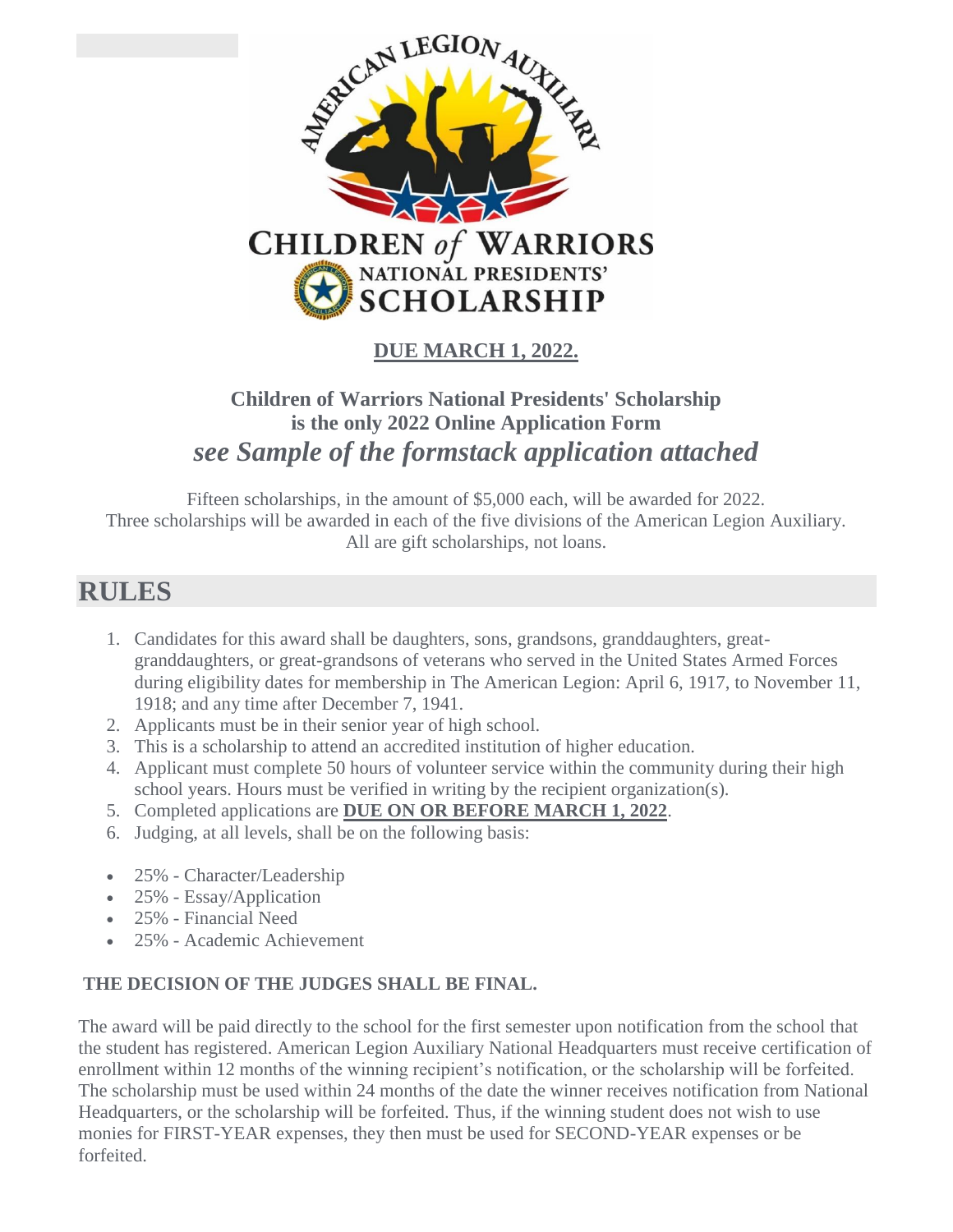# **A** formstack

## Formstack Submission For: 2022 Children of Warriors National Presidents' **Scholarship application**

Submitted at 07/12/21 9:41 AM

| <b>Applicant's First Name:</b> | test testerton                               |
|--------------------------------|----------------------------------------------|
| <b>Home Phone:</b>             | (317) 568-4500                               |
| Mobile:                        | (317) 568-4500                               |
| Address 1:                     | 8945 N Meridian St<br>Indianapolis, IN 46202 |
| Email:                         | test@test.com                                |
| Date of Birth:                 | Jan 01, 2003                                 |
| Father/Guardian's First Name:  | test father test father<br>last              |
| <b>Home Phone:</b>             | (317) 252-1112                               |
| Mobile:                        | $(317)$ 356-1258                             |
| Address 1:                     | 12 Test St<br>Kansas City, MO<br>56489       |
| Email:                         | dad@dadtest.com                              |
| Occupation:                    | tester                                       |
| Annual gross income:           | 45000                                        |
| Mother/Guardian's First Name:  | test mom test mom<br>last                    |
| <b>Home Phone:</b>             | $(317) 568 - 5647$                           |
| Mobile:                        | $(317) 568 - 1256$                           |
| Address 1:                     | 13 Test Rd<br>St Louis, MO 46789             |
| Email:                         | testmoms@test.com                            |
| Occupation:                    | tester                                       |
| Annual gross income:           | 50000                                        |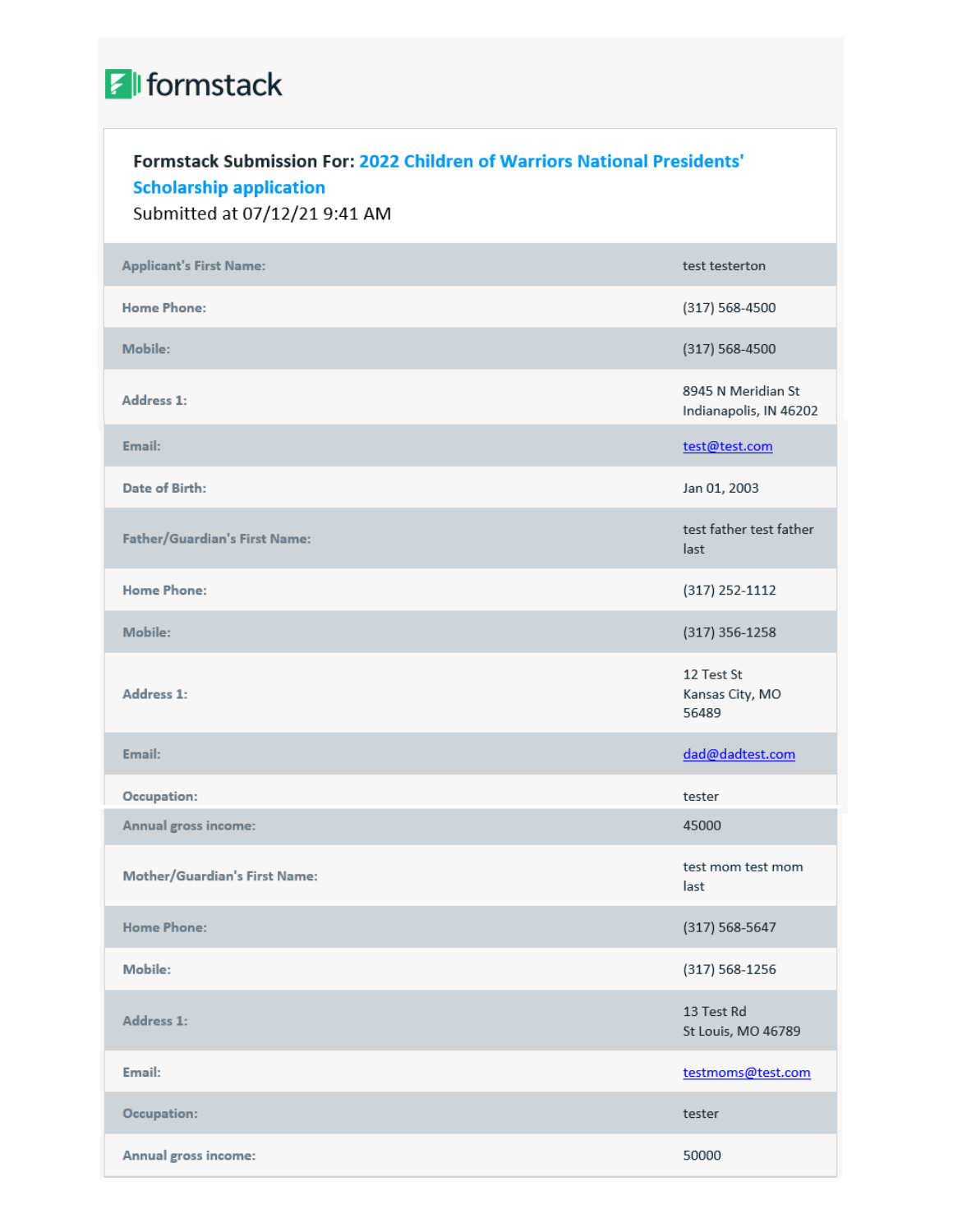| Number of dependent children under 18 years of age:                                                                                                                                | 5                                                     |
|------------------------------------------------------------------------------------------------------------------------------------------------------------------------------------|-------------------------------------------------------|
| Number of dependent children over 18 years of age:                                                                                                                                 | 0                                                     |
| Grade levels:                                                                                                                                                                      | 9, 10, 11, 12, junior<br>high                         |
| Total monthly compensation, pension, or trust received by parent and/or children:                                                                                                  | 0                                                     |
| Are you eligible for, or are you drawing, Social Security payments?:                                                                                                               | <b>No</b>                                             |
| Name of Veteran:                                                                                                                                                                   | Rontest Bishoptest                                    |
| Relationship to applicant:                                                                                                                                                         | grandfather                                           |
| <b>Military Service:</b>                                                                                                                                                           | coast guard                                           |
| Copy of veteran's discharge papers:                                                                                                                                                | <b>View File</b>                                      |
| <b>High School:</b>                                                                                                                                                                | test high school                                      |
| <b>School Phone:</b>                                                                                                                                                               | $(317) 569 - 4512$                                    |
| <b>School Address:</b>                                                                                                                                                             | 12 County Line Rd<br>Suite 200<br>Testerton, IN 46202 |
| <b>Expected Graduation Date:</b>                                                                                                                                                   | May 2024                                              |
| GPA:                                                                                                                                                                               | 3.8                                                   |
| Copy of SAT or ACT test scores:                                                                                                                                                    | <b>View File</b>                                      |
| Certified transcripts, or photocopy of the certified transcripts, of the applicant's high<br>school grades.:                                                                       | <b>View File</b>                                      |
| A copy of the FAFSA (Free Application for Federal Student Aid) form, or a copy of the<br>FAFSA Summary Report and Confirmation Page, or the FAFSA Student Aid Report<br>$(SAR)$ .: | <b>View File</b>                                      |
| What course of study do you plan to pursue and why?:                                                                                                                               | testing                                               |
| Describe your involvement in school, church, and community activities. :                                                                                                           | testing                                               |
| Please explain why receiving this scholarship would be important to you. :                                                                                                         | test                                                  |
| Why do you think United States' patriotic organizations, such as the American<br>Legion Auxiliary, are important to the world today? :                                             | test                                                  |
| Explain why it is important that veterans service organizations, such as the<br>American Legion Auxiliary, assist the family caregivers of veterans.:                              | test                                                  |